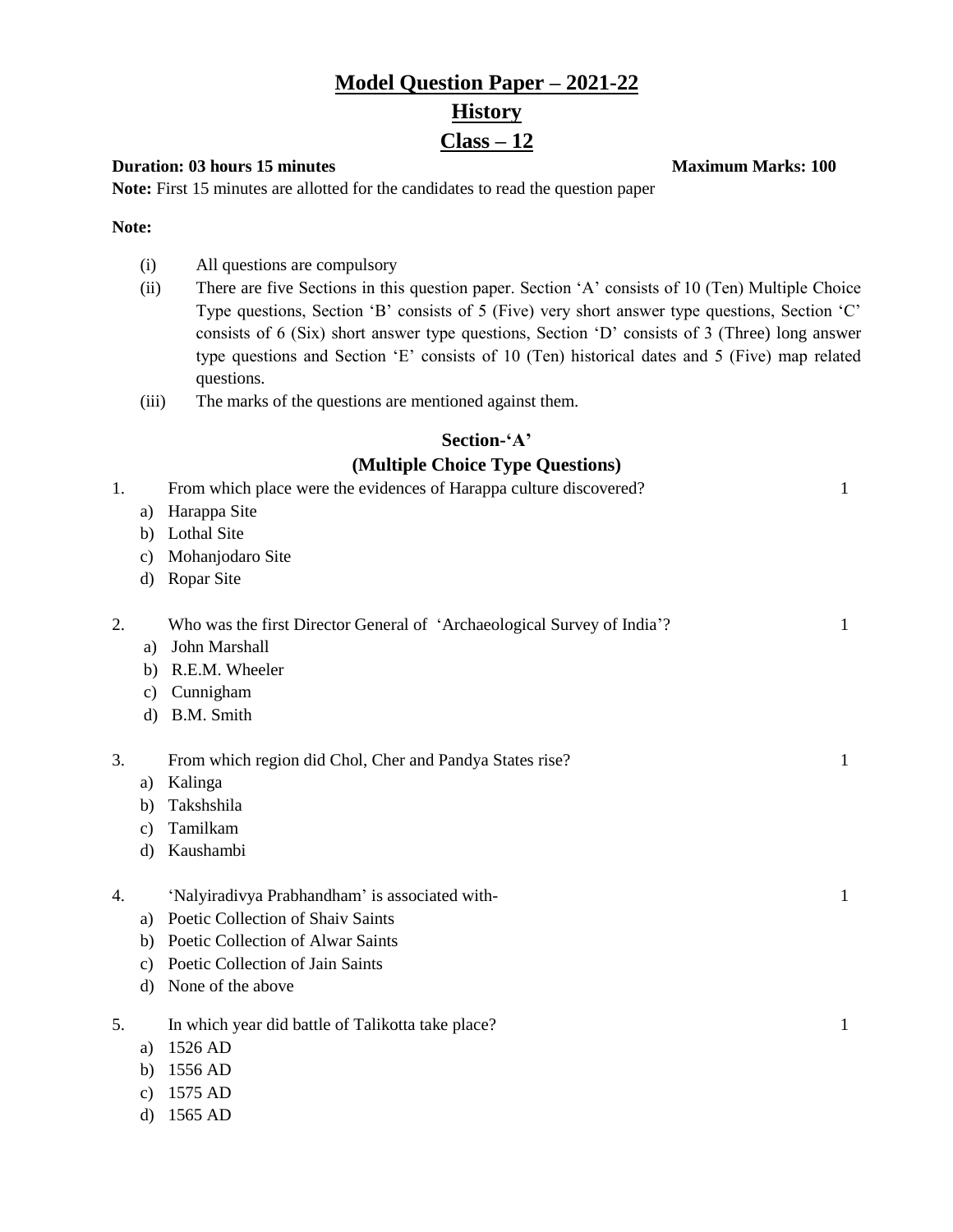| 6.  |               | Who composed Humayunama?                                             | $\mathbf{1}$ |
|-----|---------------|----------------------------------------------------------------------|--------------|
|     | a)            | Babur                                                                |              |
|     | b)            | Humayun                                                              |              |
|     | $\mathbf{c})$ | Gulbadan Begum                                                       |              |
|     | $\rm d$       | Roshanara                                                            |              |
| 7.  |               | In which year Istamrari (Permanent) Bandobast was enacted in Bengal? | $\mathbf{1}$ |
|     | a)            | 1790 AD                                                              |              |
|     | b)            | 1793 AD                                                              |              |
|     | $\mathbf{c})$ | 1795 AD                                                              |              |
|     | $\rm d$       | 1798 AD                                                              |              |
| 8.  |               | Who prepared Subsidiary alliance?                                    | $\mathbf{1}$ |
|     |               | a) Lord Dalhousie                                                    |              |
|     |               | b) Lord Canning                                                      |              |
|     | c)            | Henry Hardinge                                                       |              |
|     |               | d) Lord Wellesely                                                    |              |
| 9.  |               | Which movement was postponed after Chauri-Chaura incident?           | $\mathbf{1}$ |
|     | a)            | Quit India Movement                                                  |              |
|     |               | b) Civil Disobedience Movement                                       |              |
|     | c)            | Non Co-operation Movement                                            |              |
|     |               | d) Home Rule Movement                                                |              |
| 10. |               | Who presented the "objective resolution" in Constituent Assembly?    | $\mathbf{1}$ |
|     | a)            | Mahatma Gandhi                                                       |              |
|     | b)            | Jawahar Lal Nehru                                                    |              |
|     | $\mathbf{c})$ | Rajendra Prasad                                                      |              |
|     | $\rm d$       | Vallabh Bhai Patel                                                   |              |
|     |               | Section $-$ 'B'                                                      |              |
|     |               | <b>Very Short Answer Type Questions</b>                              |              |
| 11. |               | When and by whom was Vijaynagar Empire established?                  | $1 + 1$      |

- 12. Who is called the father of Indian Archaeology? When did he become the General of Archaeological Survey of India? 1<sup>+1</sup>
- 13. What is the connection of the following Sites with the life of Buddha?  $1/2+1/2+1/2+1/2$ 
	- (i) Lumbini
	- (ii) Bodhgaya
	- (iii) Sarnath
	- (iv) Kushinagar

14. Write the names of any two main centres and leaders of Revolt of 1857?  $1/2+1/2+1/2+1/2$ 

15. When did Indian Constitution come into force? Who was the President of Constituent Assembly? 1+1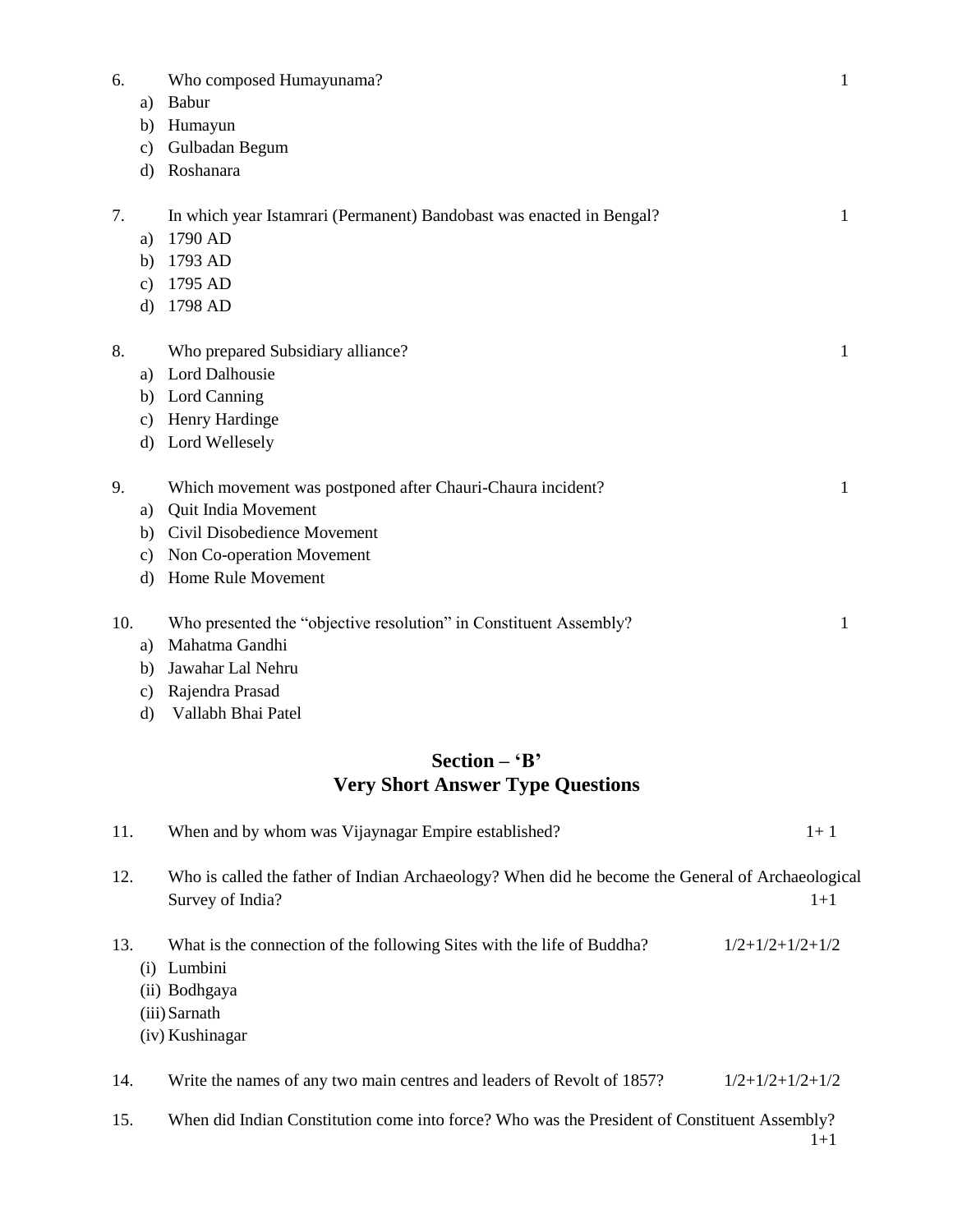## **Section – 'C' Short Answer type Questions**

| 16. | Explain the role of Begums of Bhopal in preservation of Sanchi Stoopa.                        | 05      |
|-----|-----------------------------------------------------------------------------------------------|---------|
| 17. | Prepare a list of problems of Epigraphists.                                                   | 05      |
| 18. | Point out the similarities and differences between Be-Sharia and Ba-sharia in Sufi Tradition. | 05      |
| 19. | How was the water requirement of Vijaynagar Empire fulfilled?                                 | 05      |
| 20. | How were 'Zamindaris' controlled by the 'Zamindars'?                                          | 05      |
| 21. | What principles were emphasized in "objective resolution" presented before the Constituent    |         |
|     | Assembly?                                                                                     | 05      |
|     | Section $ \cdot$ D'                                                                           |         |
|     | <b>Long Answer type Questions</b>                                                             |         |
| 22. | How do Archaeologists rebuild past?                                                           | 10      |
|     | <b>Or</b>                                                                                     |         |
|     | How and why were Stupas built?                                                                | $5 + 5$ |
| 23. | Why was revolt so wide in Awadh? Why did farmers, talukedars and zamindars participate in the |         |
|     | revolt?                                                                                       | $5 + 5$ |
|     | <b>Or</b>                                                                                     |         |
|     | How was Non-Cooperation Movement a resistance? Why was it postponed?                          | $5 + 5$ |
| 24. | Explain the main religious beliefs and behaviours of Sufism?                                  | 10      |
|     | <b>Or</b>                                                                                     |         |
|     | Explain the procedure of preparation of manuscripts in the Mughal Court.                      |         |

### **Section – 'E'**

25. Mention the happenings related with following Historical dates: a) 322 BC 1 b) 78 AD 1 c) 3000 BC 1 d) 1206 AD 1206 AD e) 1347 AD 1 f) 1510 AD 1 g) 1526 AD 1 h) 1986 AD 1 i) 1856 AD 1 j) 1935 AD 1